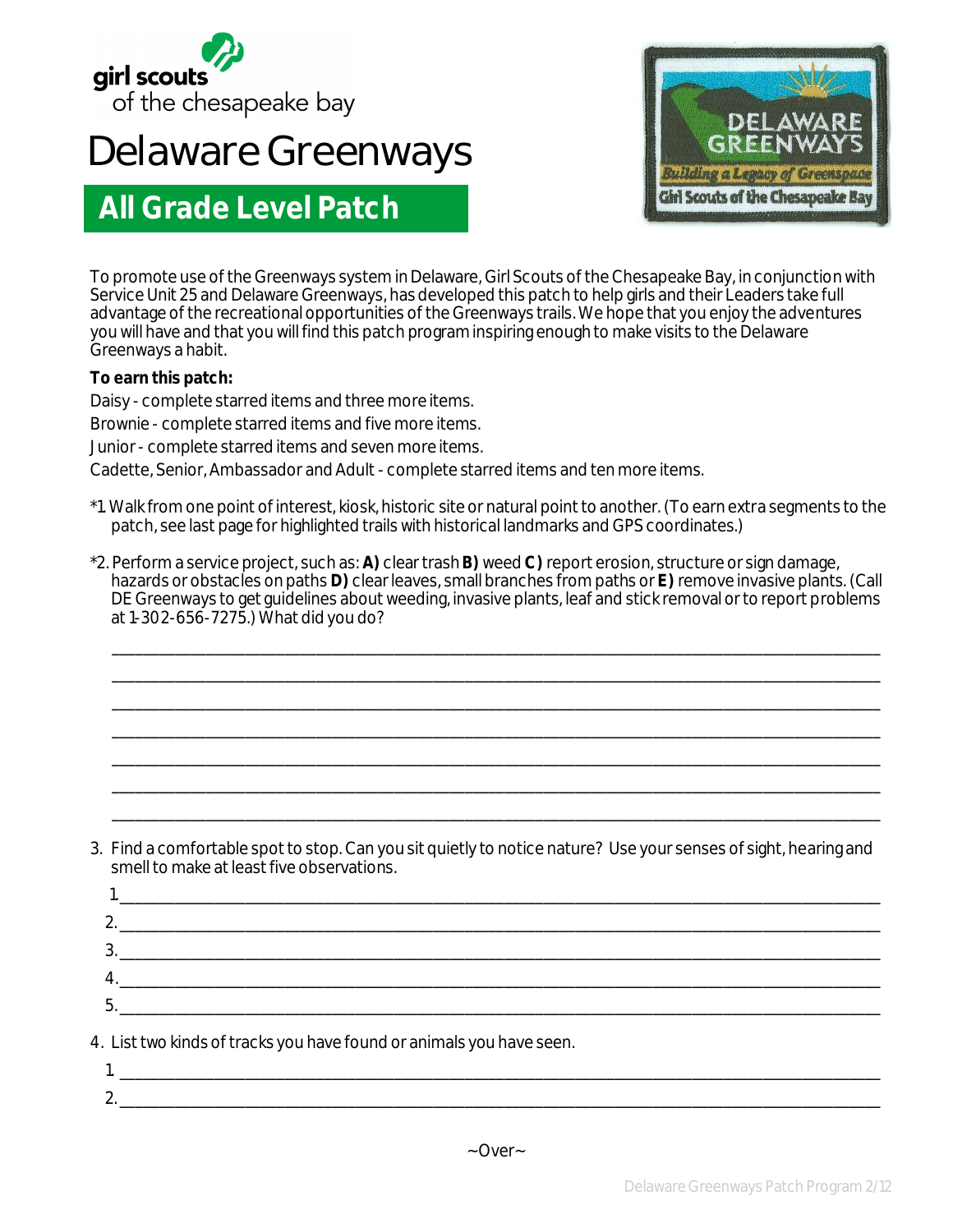5. Identify five different trees or plants. You can draw them if you can't name them.

 $\mathcal{L}_\text{max}$  , and the contract of the contract of the contract of the contract of the contract of the contract of the contract of the contract of the contract of the contract of the contract of the contract of the contr \_\_\_\_\_\_\_\_\_\_\_\_\_\_\_\_\_\_\_\_\_\_\_\_\_\_\_\_\_\_\_\_\_\_\_\_\_\_\_\_\_\_\_\_\_\_\_\_\_\_\_\_\_\_\_\_\_\_\_\_\_\_\_\_\_\_\_\_\_\_\_\_\_\_\_\_\_\_\_\_\_\_\_\_\_\_\_\_\_\_\_\_\_\_\_\_\_  $\Box$ 

\_\_\_\_\_\_\_\_\_\_\_\_\_\_\_\_\_\_\_\_\_\_\_\_\_\_\_\_\_\_\_\_\_\_\_\_\_\_\_\_\_\_\_\_\_\_\_\_\_\_\_\_\_\_\_\_\_\_\_\_\_\_\_\_\_\_\_\_\_\_\_\_\_\_\_\_\_\_\_\_\_\_\_\_\_\_\_\_\_\_\_\_\_\_\_\_\_ \_\_\_\_\_\_\_\_\_\_\_\_\_\_\_\_\_\_\_\_\_\_\_\_\_\_\_\_\_\_\_\_\_\_\_\_\_\_\_\_\_\_\_\_\_\_\_\_\_\_\_\_\_\_\_\_\_\_\_\_\_\_\_\_\_\_\_\_\_\_\_\_\_\_\_\_\_\_\_\_\_\_\_\_\_\_\_\_\_\_\_\_\_\_\_\_\_ \_\_\_\_\_\_\_\_\_\_\_\_\_\_\_\_\_\_\_\_\_\_\_\_\_\_\_\_\_\_\_\_\_\_\_\_\_\_\_\_\_\_\_\_\_\_\_\_\_\_\_\_\_\_\_\_\_\_\_\_\_\_\_\_\_\_\_\_\_\_\_\_\_\_\_\_\_\_\_\_\_\_\_\_\_\_\_\_\_\_\_\_\_\_\_\_\_

6. Look up through the trees. Do you see clouds? Write your weather observations.

7. Use your digital camera to take pictures of the Greenways. Send copies to **greenways@delawaregreenways.org** for their records.

8. Walk the Greenways when the moon is full. What senses do you use when you turn off your flashlight? Record your observations. \_\_\_\_\_\_\_\_\_\_\_\_\_\_\_\_\_\_\_\_\_\_\_\_\_\_\_\_\_\_\_\_\_\_\_\_\_\_\_\_\_\_\_\_\_\_\_\_\_\_\_\_\_\_\_\_\_\_\_\_\_\_\_\_\_\_\_\_\_\_\_\_

9. Adopt a tree. Identify it, make bark rubbings and visit and/or take photos or drawings of it during different seasons. Make notes of the animals using the tree. Plant the trees seeds.

10. Use the Greenways to observe the habits of birds. Do you see nests, tracks, bird boxes, or feeding stations? Name at least five different birds you see.

| $\prime$ |  |
|----------|--|
| ∽        |  |
|          |  |

11. Find at least three of these sites with your GPS (Global Positioning Satellite) unit.

- A. Rockford Tower
- B. Josephine Fountain
- C. Bellevue Hall
- D. John Dickinson Plantation
- E. S. Marston Fox Memorial
- F. Killen's Pond Nature Center
- G. Blue Ball Dairy Barn
- H. Aquatic Educational Resource Center
- I. Brandywine Creek Nature Center
- J. Cape Henlopen Observation Tower
- 12. Learn how to prepare for and prevent outdoor dangers, such as ticks, poison ivy, insect bites, sun and heat stroke.
- 13. Find a place on your walk along the Greenways to ice skate, sled, tube, snow shoe, build an igloo or snow cave, build a sand castle, practice lashing, or use your compass.

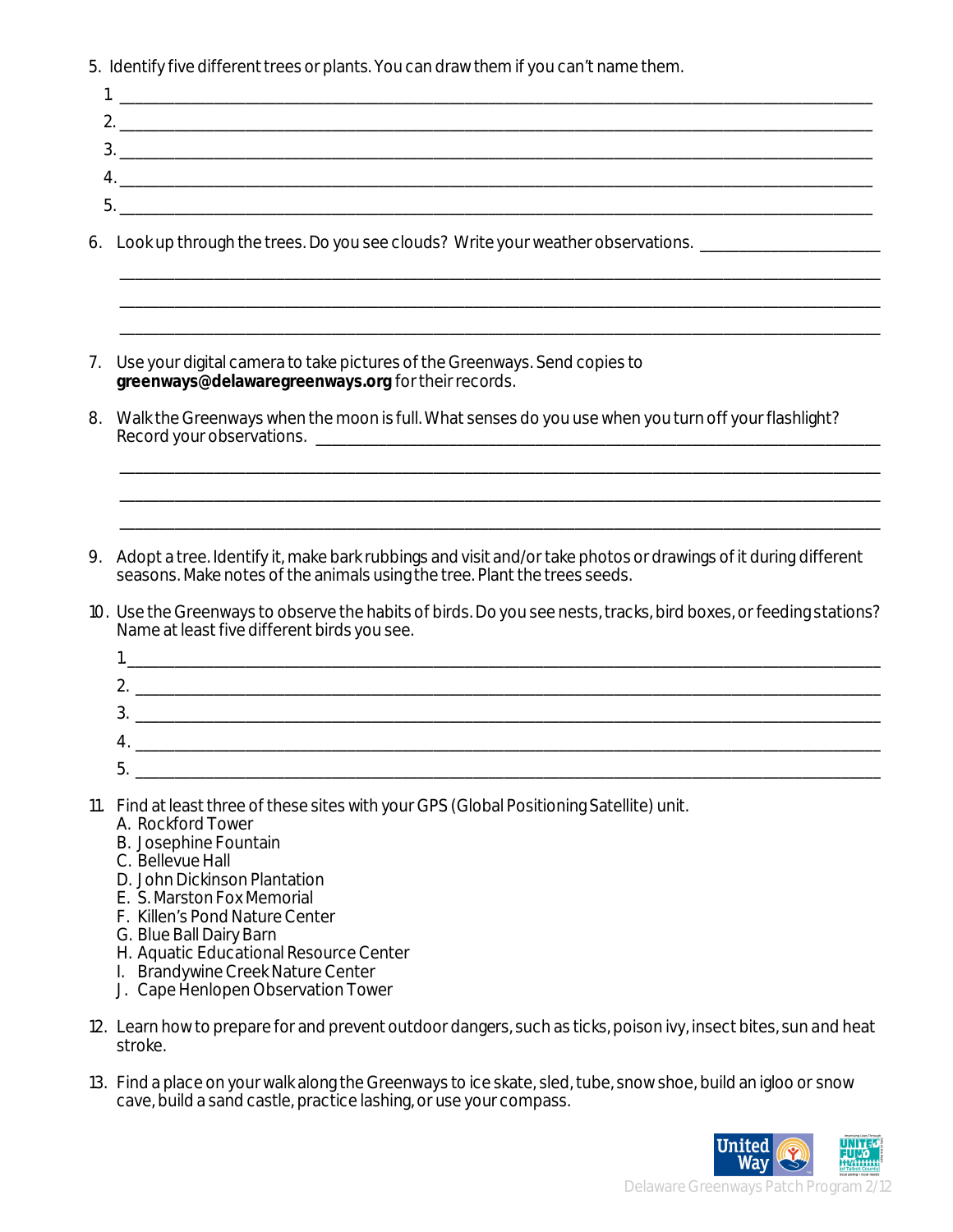|  | 14. Use your own words to describe your experience on the Greenways. _ |  |
|--|------------------------------------------------------------------------|--|
|  |                                                                        |  |

|     | 15. Fill in the blanks from the clues below along the Greenways.                                                            |
|-----|-----------------------------------------------------------------------------------------------------------------------------|
| 1.  | The Alapocas rock wall was once a                                                                                           |
| 2.  |                                                                                                                             |
| 3.  |                                                                                                                             |
| 4.  |                                                                                                                             |
| 5.  | Delaware first planned the Greenways in _________________.                                                                  |
| 6.  | Delaware Greenways preserves __________________ acres.                                                                      |
|     |                                                                                                                             |
| 8.  | The Blue Ball at the Blue Ball Inn indicated ___________________________________                                            |
| 9.  | The headquarters of the Northern DE Greenways is _______________________________                                            |
|     | 10. The Greenways linking Lewes and Rehoboth is named ___________________________                                           |
| 11. | The roadway connecting John Dickinson plantation to Old New Castle that is protected by Greenways is<br>Route $\_\_\_\_\$ . |
|     |                                                                                                                             |
|     | 13. The Arc Corner Marker in White Clay Creek State Park defines the boundary of Delaware and                               |
|     | A. Junction and Breakwater Trail<br>B. Maine, Florida<br>C. 1990<br>D. Gneiss<br>E. quarry                                  |

- F. vacancies
- G. Bird Husband House
- H. 9
- I. Pennsylvania
- J. 1983
- K. 1,000
- L. linear corridors linking open space
- M. Bancroft

#### **You may walk the DE Greenways at anytime on your own. To schedule a guided walk, contact the Delaware Greenways office at 302-655-7275.**

Parking at DE State Parks may require a fee.

**Resources:** State park maps; GPS units; ID books for birds, weather, tracks, trees and/or wildflowers.

*Thank you for participating in our patch program. Please contact Girl Scouts of the Chesapeake Bay at 302- 456-7176 when you have completed the requirements to order your patches. Please continue to support and enjoy Delaware Greenways.*